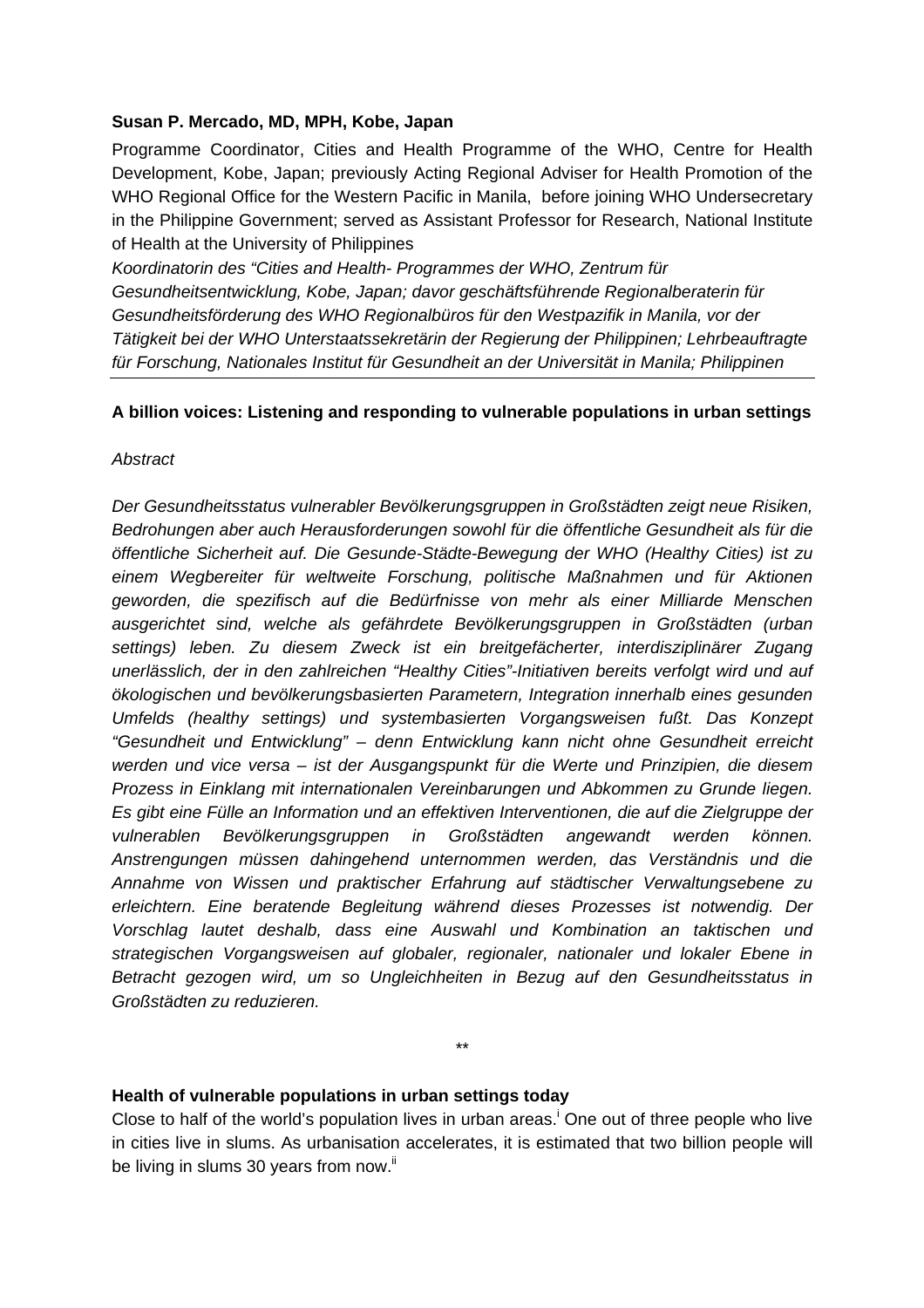Extreme poverty in cities and slums pose serious threats to health. $\ddot{m}$  Slum dwellers, the urban poor, migrants, the homeless, transients, cultural minorities and refugees are vulnerable to ill-health, disability and premature death. Various sub-groups within these vulnerable populations, such as older people, women, children and adolescents may be particularly susceptible. There is increasing evidence to suggest that communicable diseases (e.g. tuberculosis, diarrhea, hepatitis, dengue fever, pneumonia, cholera, malaria, HIV/AIDS), noncommunicable and chronic diseases (e.g. diabetes, obesity, cancer, accidents and injuries) and mental health problems (e.g. depression, anxiety, schizophrenia, suicide, substance abuse and alcoholism) are higher among such vulnerable populations in urban settings.

### **Health inequity in urban settings**

Health personnel and resources tend to gravitate toward urban centres near more advanced and sophisticated medical care and facilities. More often than not, these services are inaccessible to vulnerable populations. Moreover, the fundamental resources for a decent life that are socially determined – housing, safe water and sanitation, nutritious food, employment, social support, early child education, affordable transportation and freedom from crime and violence – are beyond the reach of vulnerable populations in urban settings.<sup>iv</sup>

## **Rapid urbanisation and poverty: a new threat to human security?**

Within the broader context of health and human development, rapid urbanisation of poverty and ill-health has been characterised as a new threat to human security. $^{\vee}$  Consequently, a deeper understanding of how poor health among vulnerable populations in cities and slums contributes to crime, violence, conflict, terrorism and political instability may need to be considered as an emerging global public health concern.

Against the backdrop of globalisation, disease outbreaks or health emergencies among vulnerable groups in major cities may have serious impacts on global public health. Recent outbreaks of SARS and avian flu, for example, are instructive of how highly localised risks and threats to health can almost instantaneously spread to a global level. $W$ 

### **Ecological, integrative and systems-based perspectives are needed**

It is evident that the factors that contribute to poor health and premature death in vulnerable populations in urban settings are embedded in complex and multiple webs of cause and effect that are interrelated.<sup>vii</sup> Often, interventions that may address the underlying causes of disease, poor health and premature death are outside the scope of the health sector.

WHO's Healthy Cities movement<sup>viii</sup> has paved the way for global research, policy and action that is specifically directed towards the health of vulnerable populations in urban settings. A broad cross-disciplinary perspective to addressing the challenges in urban settings is manifest in various Healthy Cities activities and is characterised as:

1) Ecological and population-based – responsive to source determinants of the health of entire communities in relation to their social, political, cultural and physical environments.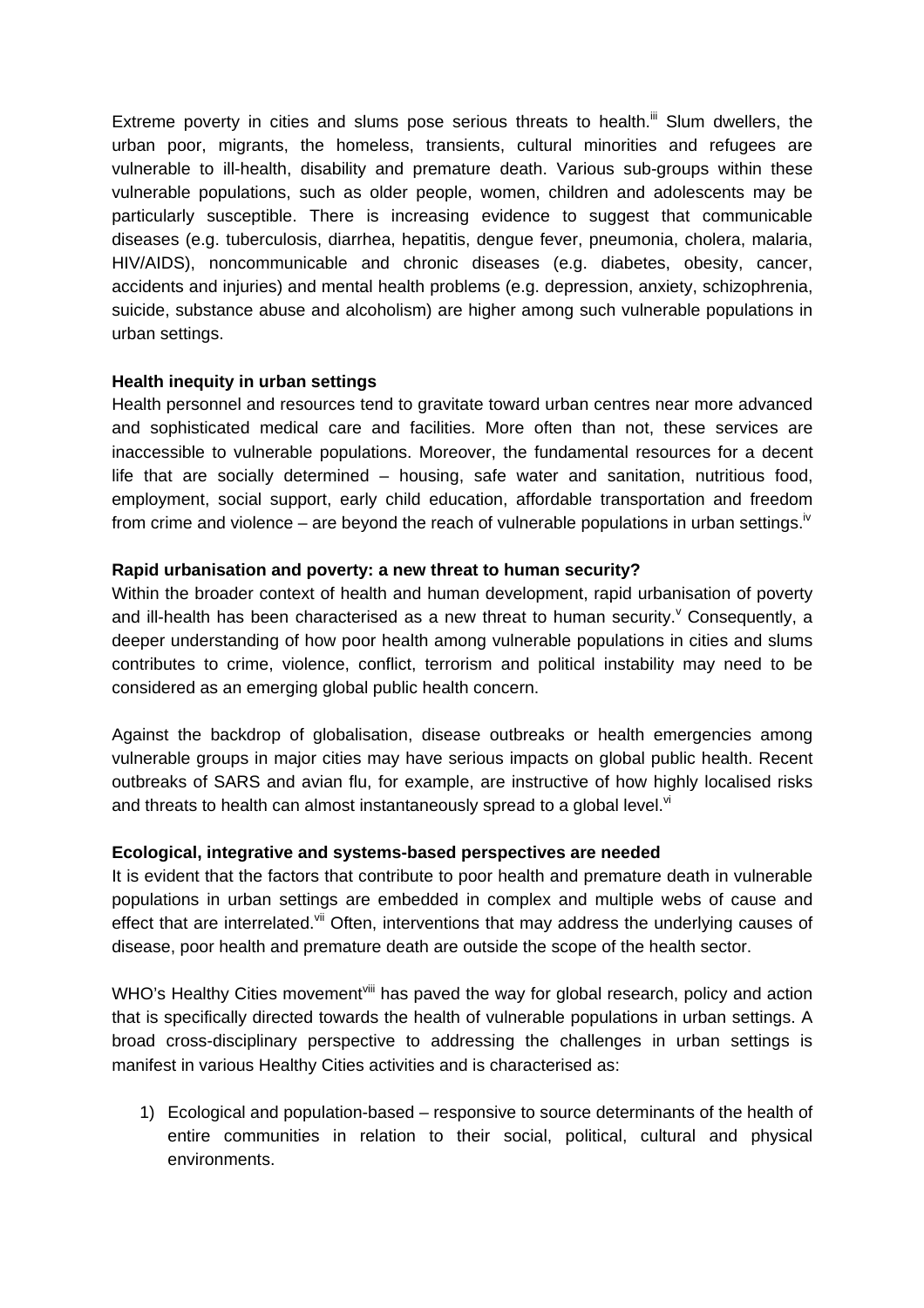- 2) Integrative coherent within specific 'healthy settings' and yet able to incorporate a wide range of interventions that may be promotive, preventive, protective or curative.
- 3) Systems-based clearly linked to the principles of good governance and better management and is related to ongoing health systems development or reform processes (i.e. health financing, improvement of quality of care and access, decentralization, reducing health inequity).

## **Health in Development**

The basic values and principles that guide research, action and policy to address the health of vulnerable populations in urban settings are embodied in several international declarations and agreements that emphasise health as a human right within the framework of sustainable development. ix

As the  $21^{st}$  century has ushered in new driving forces (e.g. globalisation, urbanisation, demographic change, environmental change, technological innovation) that affect human health and the development process, the notion of "health in development"<sup>x</sup>, stating that development cannot be achieved without good health and vice-versa, links initiatives on health of vulnerable populations in urban settings to international declarations and agreements.

A model for analysing and responding to health in development has been derived from the WHO Driving Forces-Pressures-State-Exposure-Effects-Action (DPSEEA) model for environmental health that identifies causal pathways for determining how driving forces interact with each other [see Figure 1] and how these driving forces consequently affect health. The model provides a basis for practical approaches to research, policy and action on improving the health of vulnerable populations in urban settings.

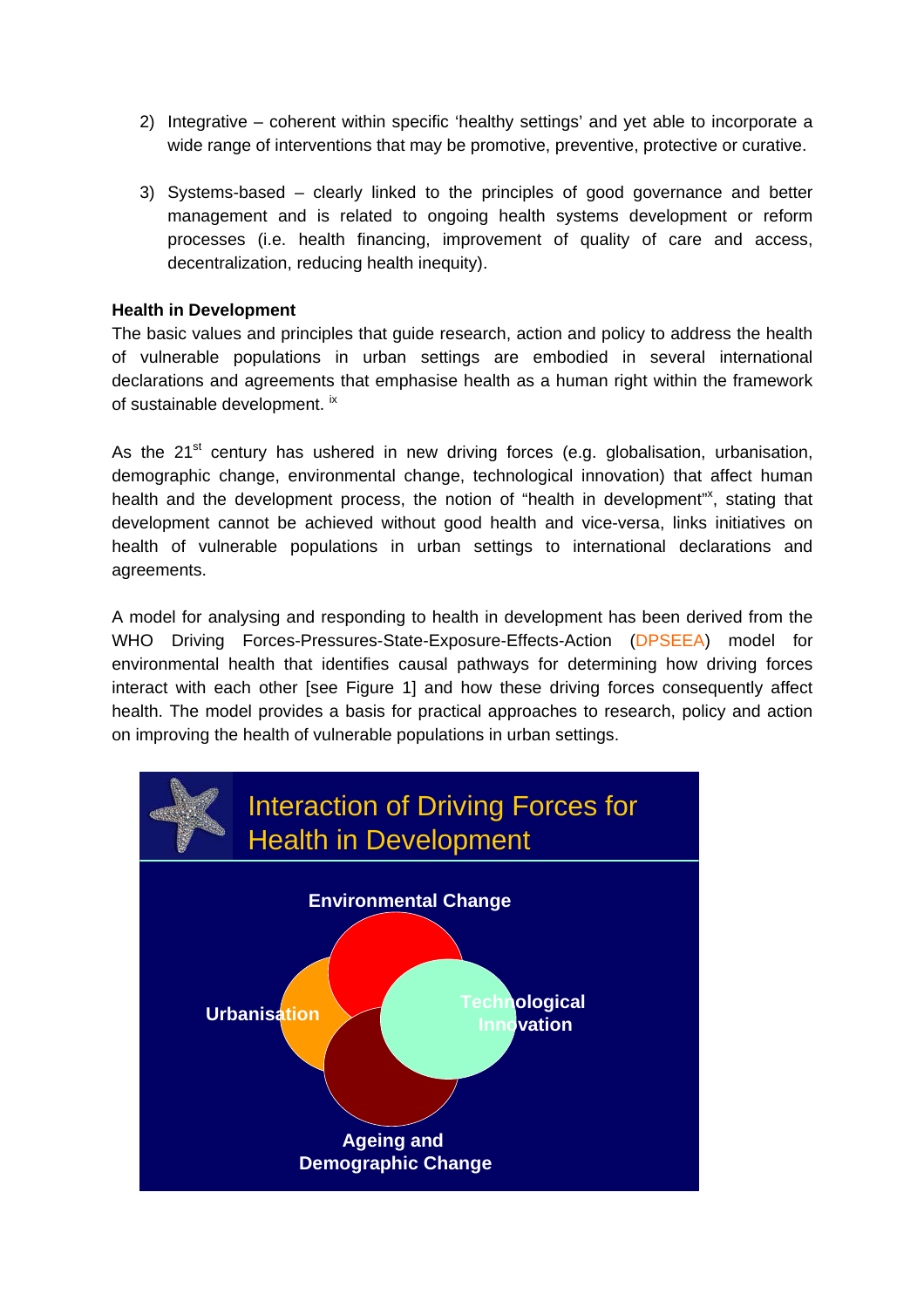*Figure 1: The interaction of driving forces for Health in Development WHO Kobe Centre, 2004* 



*Figure 2. Modified DPSEEA model for a research framework on healthier people in healthier environments, WHO Kobe Centre, 2004*

# **Tactical and strategic directions for research, policy and action for improving the health of vulnerable populations in urban settings**

There is a wealth of information on interventions to improve the health of vulnerable populations. There is a need, however to make information on policy and practice easier to use at a municipal level. Guidance is also needed on how effective local actions can be scaled up.

Both short-term (or tactical) and long-term (or strategic) directions seem necessary as stakeholders may have different time frames to work towards.

The following are put forth as possible starting points for the delineation of tactical and strategic directions that may be particularly relevant to listening and responding to the health needs of vulnerable populations in urban settings:

### **Tactical directions**

- Advocate good urban governance, specifically governance interventions that result in scaling up of participatory processes to engage vulnerable populations in exercising greater control over determinants of health;
- Support, scale-up and integrate slum-upgrading projects with health programmes that specifically target the urban poor;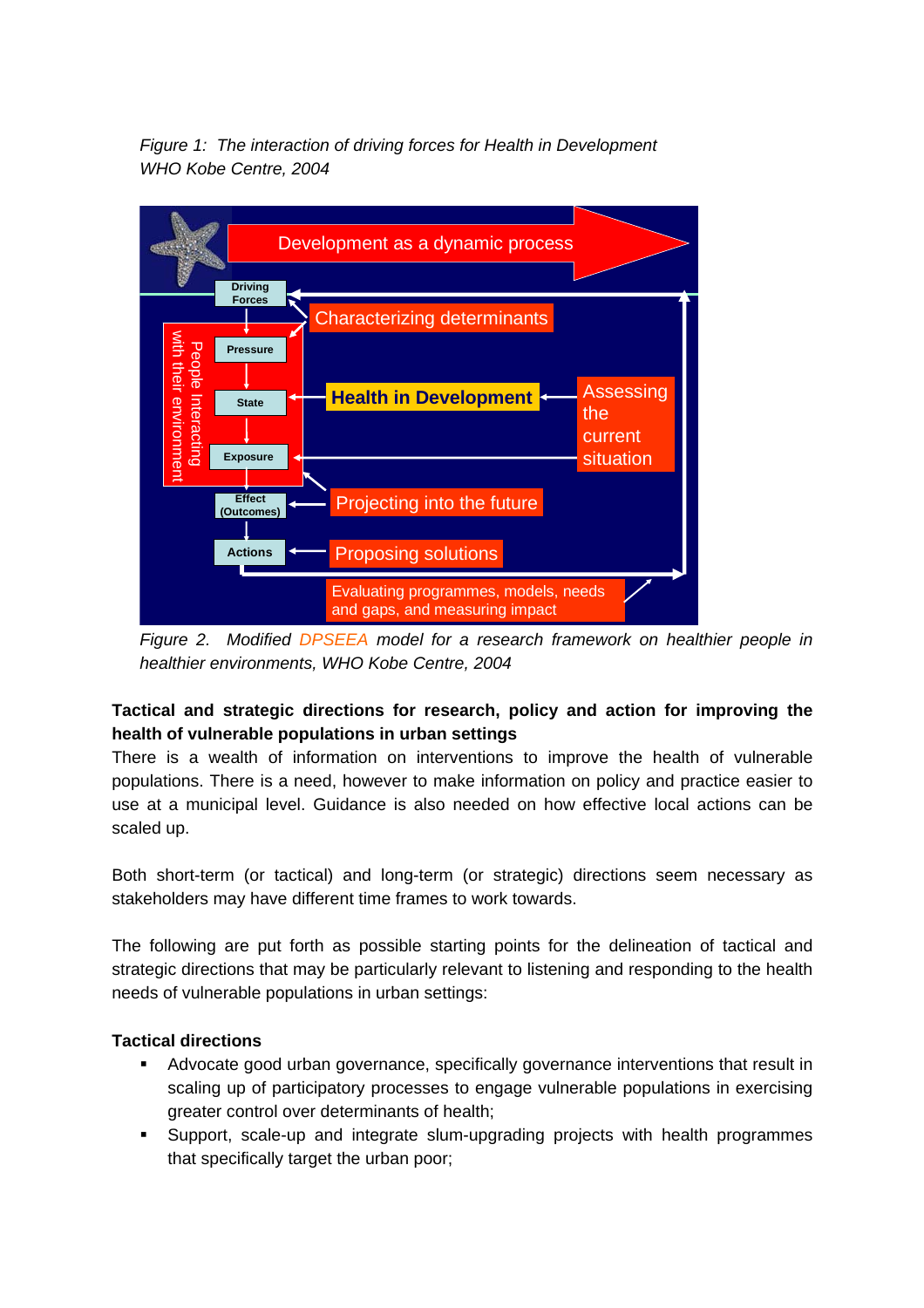- Develop research methods that municipal-level health officers can use to capture "felt needs" and conduct highly localised problem-solving;
- Integrate health outreach services with public health infrastructure development;
- Conduct health promotion and health education campaigns specifically among vulnerable populations;
- Train municipal health staff in advocacy and social mobilisation to enable greater engagement in policy-making;

## **Strategic directions**

- Strengthen local referral systems between health, education and welfare services and systems;
- Improve the urban environment:
- Develop capacity to conduct research and policy development on emerging urbanisation and health issues (e.g. transportation and health, climate change, complex emergencies) within ministries of health;
- Develop courses on urbanisation and health for pre-service training of physicians, nurses, midwives and health workers;
- Create and support networks for policy on the health of vulnerable populations in urban settings.

# **Conclusions**

 $\overline{a}$ 

The health of vulnerable populations in urban settings poses new risks, threats and challenges to global public health and human security. WHO's Healthy Cities movement has paved the way for global research, policy and action that can be specifically directed toward the over one billion people who constitute vulnerable populations in urban settings. Efforts now need to be focused on facilitating use of knowledge and practice at municipal levels. It is proposed that a combined range of tactical and strategic approaches be considered at global, regional, national and local levels to reduce health inequity in urban settings.

<sup>&</sup>lt;sup>i</sup> United Nations Population Division, World urban prospects: the 2003 revision, New York: United Nations, 2003.

<sup>&</sup>lt;sup>ii</sup> UN Habitat. Slums of the World: the Face of Urban Poverty in the New Millennium? United Nations Human Settlements Programme, 2003.

iii Sclarr, Garau and Carolini The 21<sup>st</sup> century health challenges of slums and cities The Lancet; Mar5-Mar11; 365,9462; Health Module, pg 901.

iv World Health Organization, Europe The Solid Facts WHO EURO, 2003.

 $v$  Tipping, Adom and Tibaijuka Achieving healthy urban futures in the 21<sup>st</sup> Century: New approaches to

financing and governance of access to clean drinking water and basic sanitation as a global public good Helsinki Process Publication Series 2/2005.